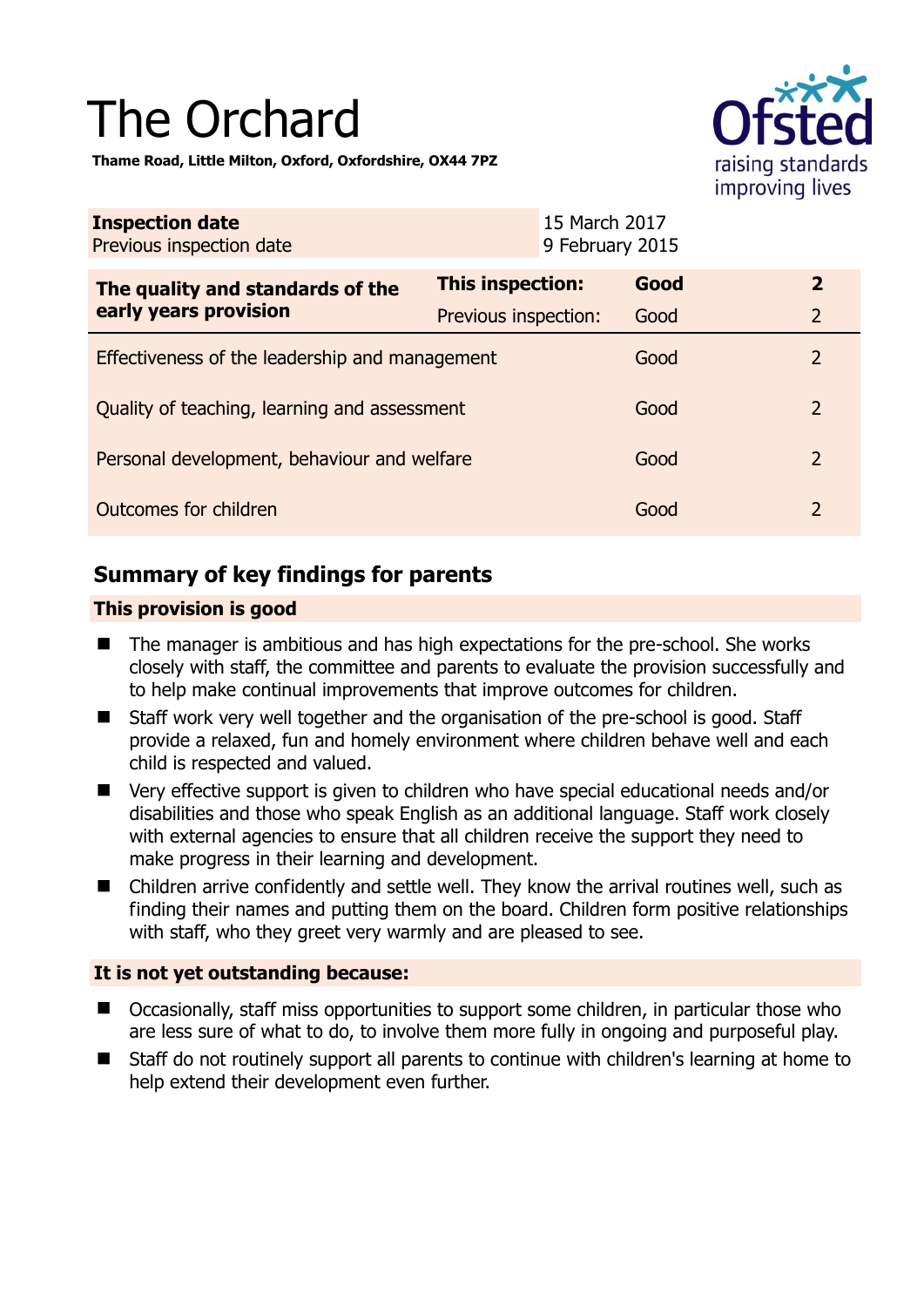# **What the setting needs to do to improve further**

#### **To further improve the quality of the early years provision the provider should:**

- take all possible steps to support children, in particular those who are not so sure of what to do, to involve them more consistently in ongoing, purposeful play and activities
- encourage all parents to contribute information about what their children are learning at home, to fully promote a shared approach to children's development.

#### **Inspection activities**

- The inspector observed children playing inside and outside.
- The inspector checked safeguarding information and the premises.
- $\blacksquare$  The inspector carried out a joint observation with the manager.
- The inspector sampled documentation, including policies and procedures and children's development records.
- The inspector spoke to staff, parents and children present on the day of inspection and took account of the pre-school's self-evaluation.

#### **Inspector**  Amanda Perkin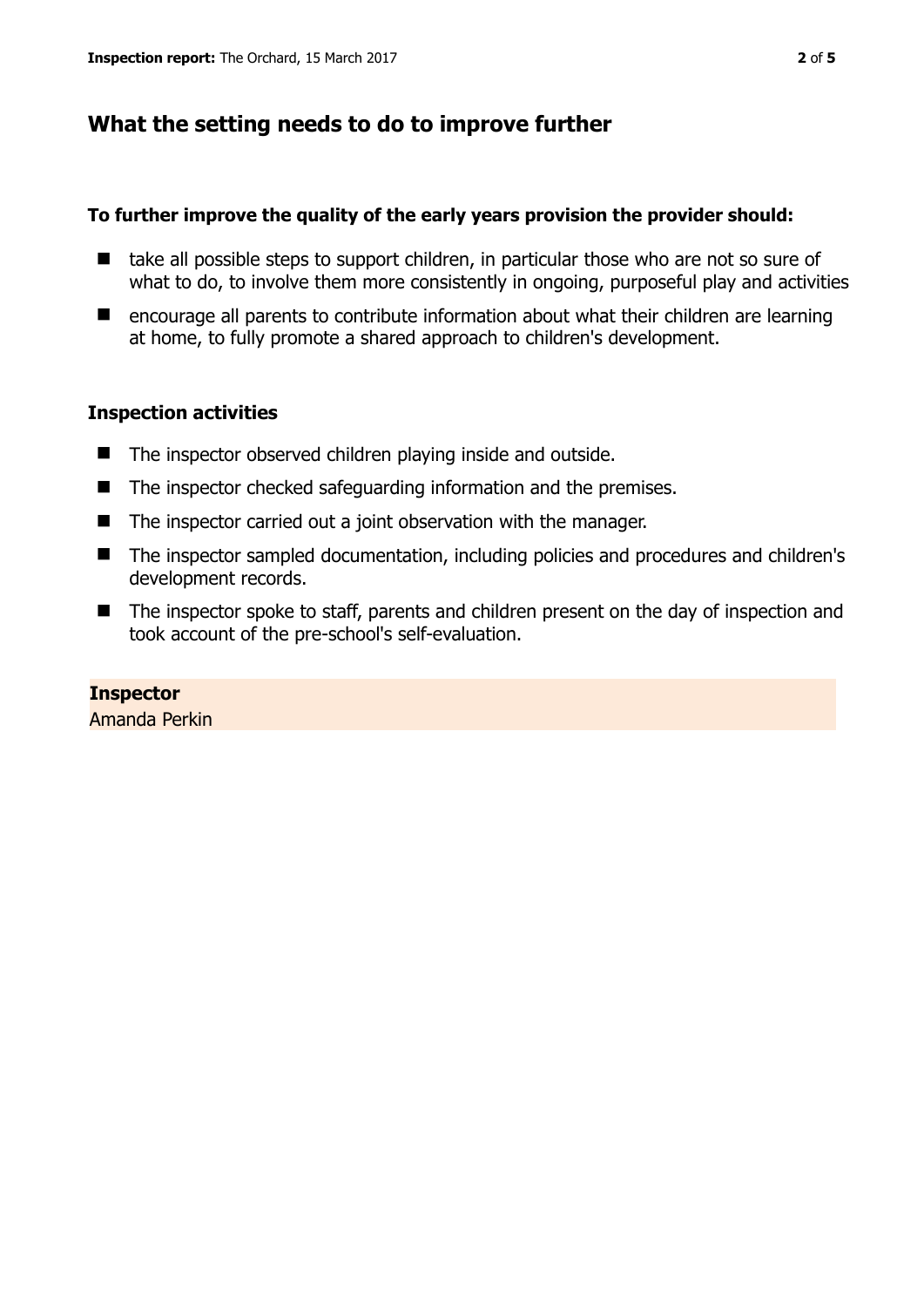# **Inspection findings**

#### **Effectiveness of the leadership and management is good**

The management team ensures that all children make good progress from their starting points and have a happy and enjoyable pre-school experience. Staff build on their skills and knowledge by attending relevant training and sharing information gained with their colleagues. This results in professional and informed staff that are committed to providing a high-quality service. The manager mentors and supervises staff well, and encourages them to continue their professional development to improve their skills. Safeguarding is effective. Staff have a very good knowledge about their responsibility to safeguard children. Parents speak very positively about the care and education their children receive at pre-school.

#### **Quality of teaching, learning and assessment is good**

Staff know the children very well and can talk in detail about what their key children know and can do. Effective systems for observation and assessment are in place. Staff track and monitor children's progress well, including children who require additional help and children who receive funding. Staff effectively identify any gaps in children's learning and provide support to help them catch up. Staff support children's language skills well. For example, they listen to children carefully, give them time to think and respond, and teach them new words. Children have plenty of opportunities to learn about the world around them. Staff encourage parents to share their cultures and customs with the children. This helps children to develop an awareness of the differences between themselves and others.

#### **Personal development, behaviour and welfare are good**

All children settle quickly and enjoy learning. Staff introduce a visual timetable to help children feel more reassured about what will happen next. Staff consistently reinforce rules and praise children who make good choices. This helps all children to have a clear understanding of behavioural expectations and boundaries. They learn about the importance of healthy lifestyles. For example, they follow well-established hygiene routines, eat healthy snacks and enjoy fresh air and physical exercise every day. Activities and discussions help to develop children's awareness of keeping themselves safe, such as using knives safely at snack time and using 'walking feet' inside.

## **Outcomes for children are good**

Children are well prepared for their next stage in learning. Children develop good early writing skills. For example, older children confidently write their names on their pictures. Children are creative and imaginative, freely painting their own designs. Children develop good levels of independence in preparation for their move to school. For example, they put on their own boots to go out and play, serve their snacks and pour their drinks.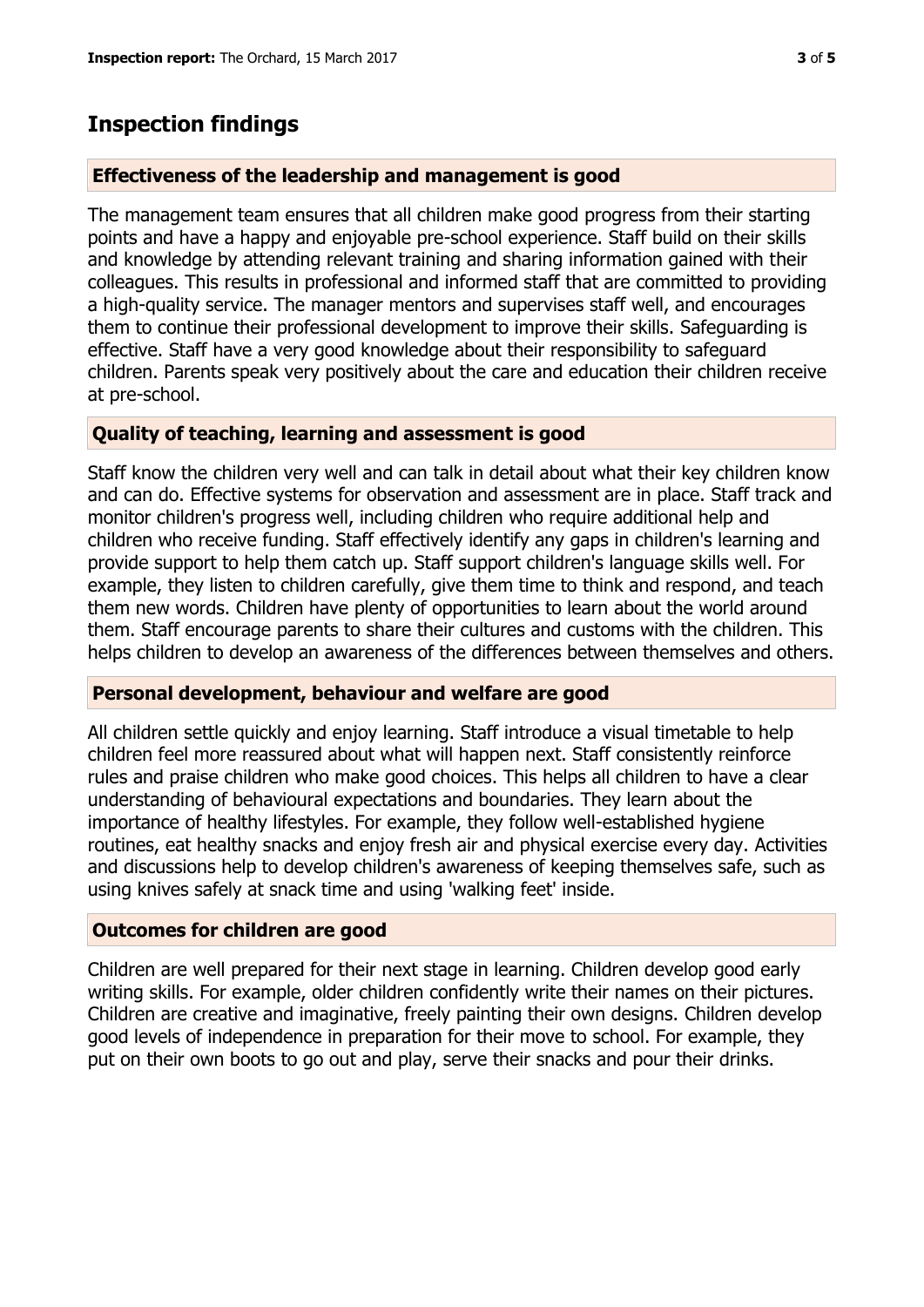## **Setting details**

| Unique reference number                             | 134995                                                 |  |
|-----------------------------------------------------|--------------------------------------------------------|--|
| <b>Local authority</b>                              | Oxfordshire                                            |  |
| <b>Inspection number</b>                            | 1085749                                                |  |
| <b>Type of provision</b>                            | Full-time provision                                    |  |
| Day care type                                       | Childcare - Non-Domestic                               |  |
| <b>Registers</b>                                    | Early Years Register, Compulsory Childcare<br>Register |  |
| Age range of children                               | $2 - 4$                                                |  |
| <b>Total number of places</b>                       | 24                                                     |  |
| Number of children on roll                          | 29                                                     |  |
| Name of registered person                           | The Orchard Committee                                  |  |
| <b>Registered person unique</b><br>reference number | RP909856                                               |  |
| Date of previous inspection                         | 9 February 2015                                        |  |
| <b>Telephone number</b>                             | 01844 279989                                           |  |

The Orchard is a registered charity originally formed as a pre-school in 1987. It operates in the village of Little Milton, in Oxfordshire. The pre-school is open five days per week during term times. Sessions are from 9am until 2.45pm on Monday, Tuesday, Wednesday and Friday, and from 9am until midday on Thursday. The Orchard receives funding to provide free early education for children aged two, three and four years. The pre-school employs four staff, three of whom hold relevant childcare qualification at level 3 and one who is working towards this qualification.

This inspection was carried out by Ofsted under sections 49 and 50 of the Childcare Act 2006 on the quality and standards of provision that is registered on the Early Years Register. The registered person must ensure that this provision complies with the statutory framework for children's learning, development and care, known as the early years foundation stage.

Any complaints about the inspection or the report should be made following the procedures set out in the guidance 'Complaints procedure: raising concerns and making complaints about Ofsted', which is available from Ofsted's website: www.gov.uk/government/organisations/ofsted. If you would like Ofsted to send you a copy of the guidance, please telephone 0300 123 4234, or email enquiries@ofsted.gov.uk.